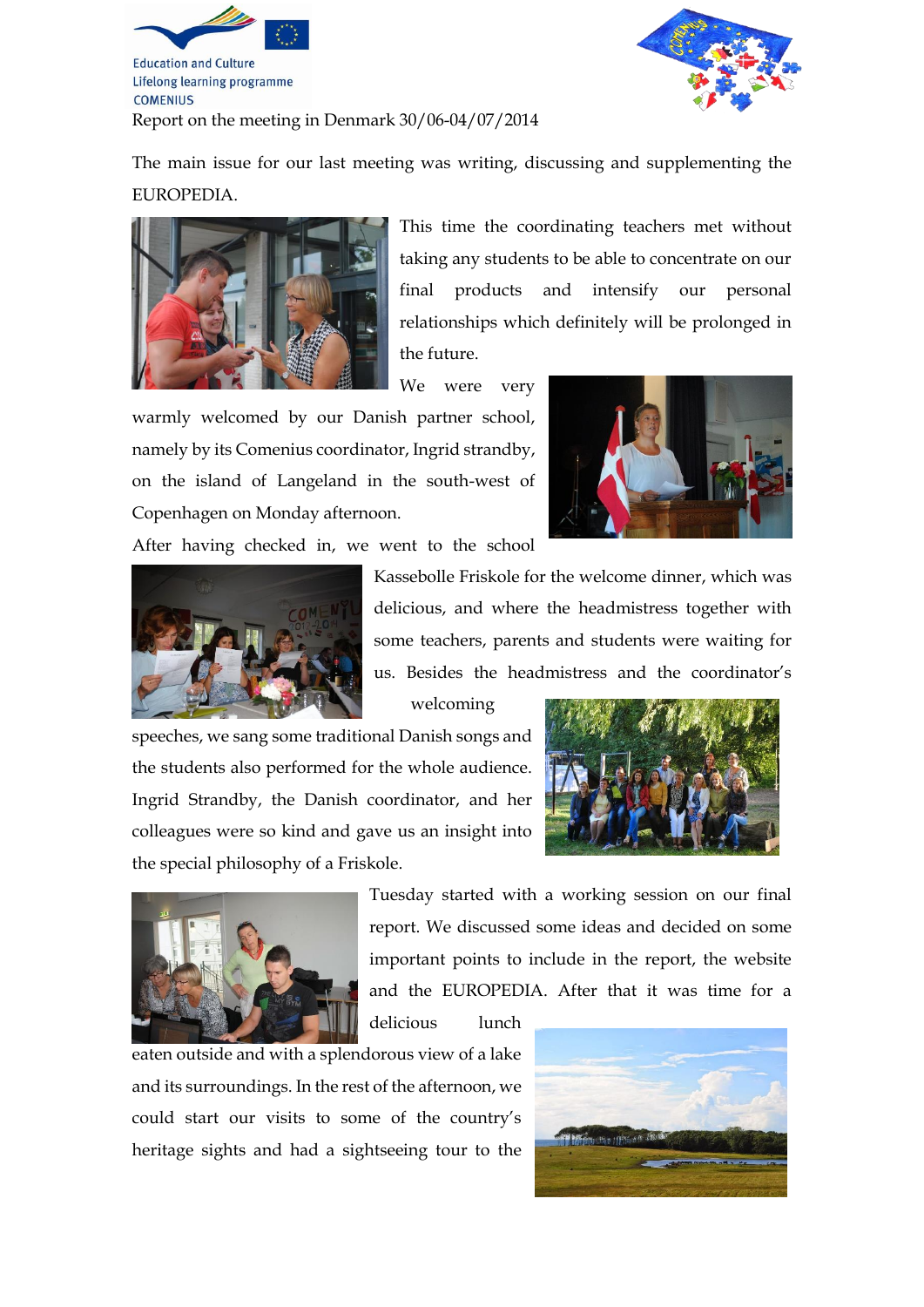

**Education and Culture** Lifelong learning programme **COMENIUS** 

south of Langeland and could see some wonderful sights, go to the beach,

visit a mortuary cave and a horse reserve.

On Wednesday we started the day with a trip to Egeskov Castle and could admire its

beautiful gardens and museums and even have lunch there. In the afternoon it was time to visit in Odense the museum of the most worldwide known Danish writer, Hans Christian Andersen. There in



the outside we



had the opportunity to see a wonderful performance of different fairy tales, some of these fairy tales had been performed by our students in Germany when the Theatre Festival had taken place. But, after this, we still had to work and before dinner we went back to our EUROPEDIA and did some work on it.

Thursday started with the final working session and at the end our EUROPEDIA was almost done. We agreed on tasks to be done after the meeting and talked about the

common products to be uploaded to the EST. We also did a brainstorming on what this project meant to us, teachers, and after a common reflection, we came to the conclusion that it became tremendously important as to:



increase knowledge and understanding of other European countries and cultures and way of living, experience an intensive and vivid intercultural exchange, contribute to



broaden European citizenship and building on European Dimension, improve communication skills, increase the use of ICT, broaden horizons as to cooperation and collaboration on European grounds, become more tolerant and more open minded, build on a network among participating countries leaving

space for future cooperation, make friends for life and overcome boundaries.

In the afternoon we went to Valdemar Castle in Taasinge and after the visit we took the old ferry "Helge" and returned to Svendborg, where we were able to have a look at the city during business hours.